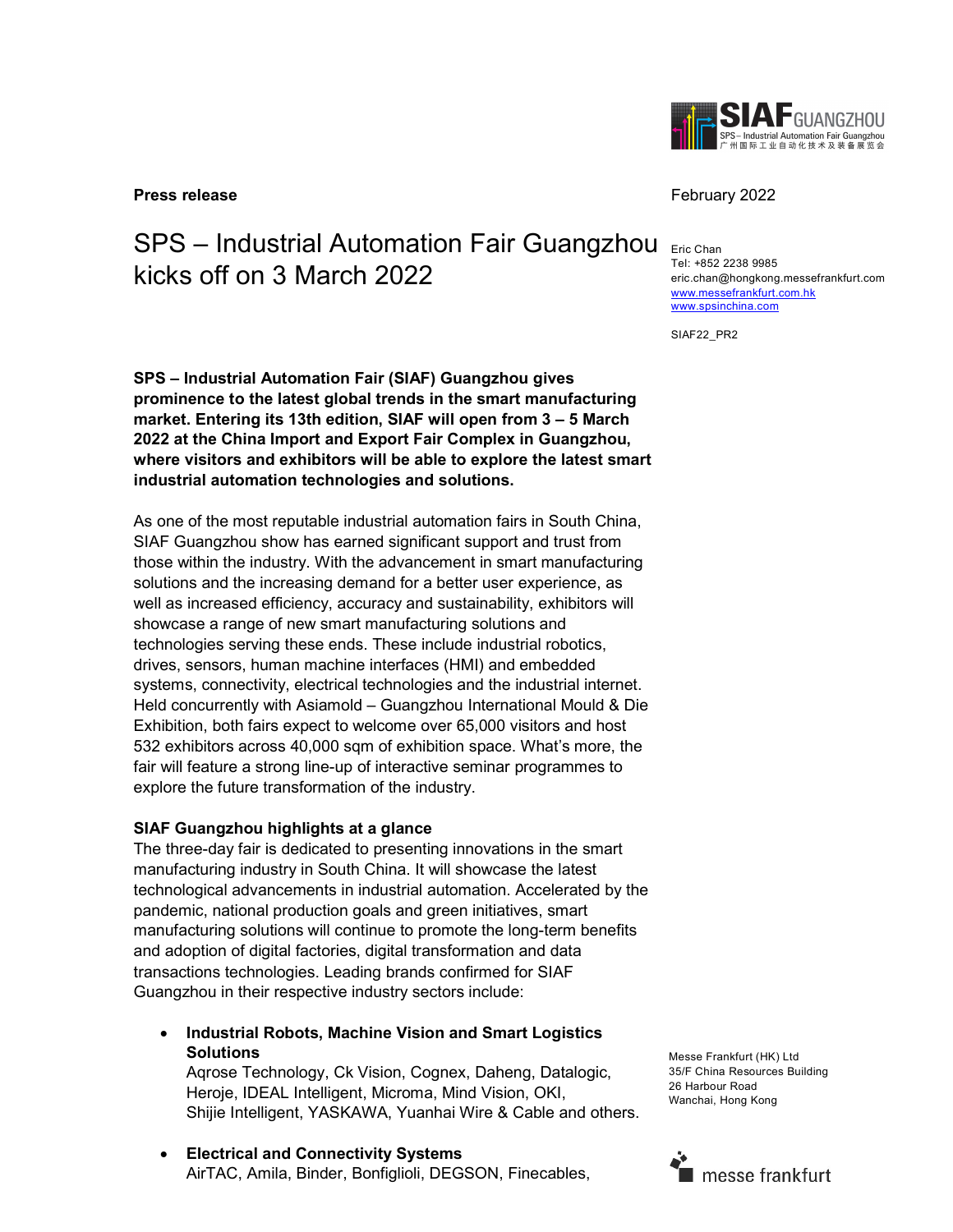Fuji Electronics, Huoban Pneumatic, KIS, Koyo, Pegatron, Sanlixin, SINFONIA, WAIN, Weide, Yakotec, and others.

- Sensors and Industrial Measurement Instrumentation Autonics, Balluff, Baumer, Defuro, Ema, ESPE, Fluke, Hanyoung Nux, HR, ifm, Kepurui, Lanbao, Meijidenki, OPKON Sensor, Pepperl+Fuchs, SENPUM, SUENW, PCB, Temposonics and others.
- Internet of Things, Industrial Internet and Human-Machine Interface Devices Coolmay, D&S, GOTO, ICP DAS, Laogou, LR-LINK, MAGUS,

Robustel, Rocksensor, Rect, Schmersal, SIKON, UTEK and others.

# Renowned industry buyers preparing to make new business connections

Visitors will discover a comprehensive display of up-to-date solutions for China's manufacturing market at this year's fair. Renowned brands are organising buyer delegations to find the latest technologies on offer in SIAF. Some of the leading companies confirmed to visit this week include: 3M, Baiyun Electric, Colgate, Comba Telecom, Dongfang Electrical Corporation, Nissan, Kautex, Liby, Midea, Panasonic, TCL, Tech-Long, TP-LINK, Valeo, Zeiss, ZTE, and others.

Furthermore, the China Light Industry Machinery Association, the Guangdong Manufacturing Association, Foshan Shunde Electronic Information Chamber of Commerce and Shunde Robot Association have gathered numerous manufacturing companies from the South China region to visit the 2022 fair and source the latest industrial automation products and solutions for upgrading their production lines.

# Keeping up to date with the industry with the fair's concurrent events programme

In addition to the exhibition itself, interactive seminars and networking events are equally important at SIAF Guangzhou and Asiamold. Progressive ideas are constantly floating around within the industrial automation community and thus, this year's engaging seminar programme seeks to explore them in detail. This edition, SIAF will facilitate thought-provoking industry exchanges through two key forums.

In response to a series of national policies and initiatives tackling carbon emissions, SIAF Guangzhou will feature the first ever 'Carbon Peak' and 'Carbon Neutral' policies forum, namely, the "Carbon Peak and Carbon Neutral Policies Accelerate Industrial Internet Development Forum." The country's smart manufacturing market is currently undergoing drastic energy reforms which pose many challenges as well as opportunities. Experts from consumer manufacturing and solutions providers presenting at the forum include: Midea, ABB, Foxconn and Schneider Electric who will be covering the following topics:

SPS – Industrial Automation Fair Guangzhou, 3 – 5 March 2022

Case Study on Midea's Digital Transformation Practices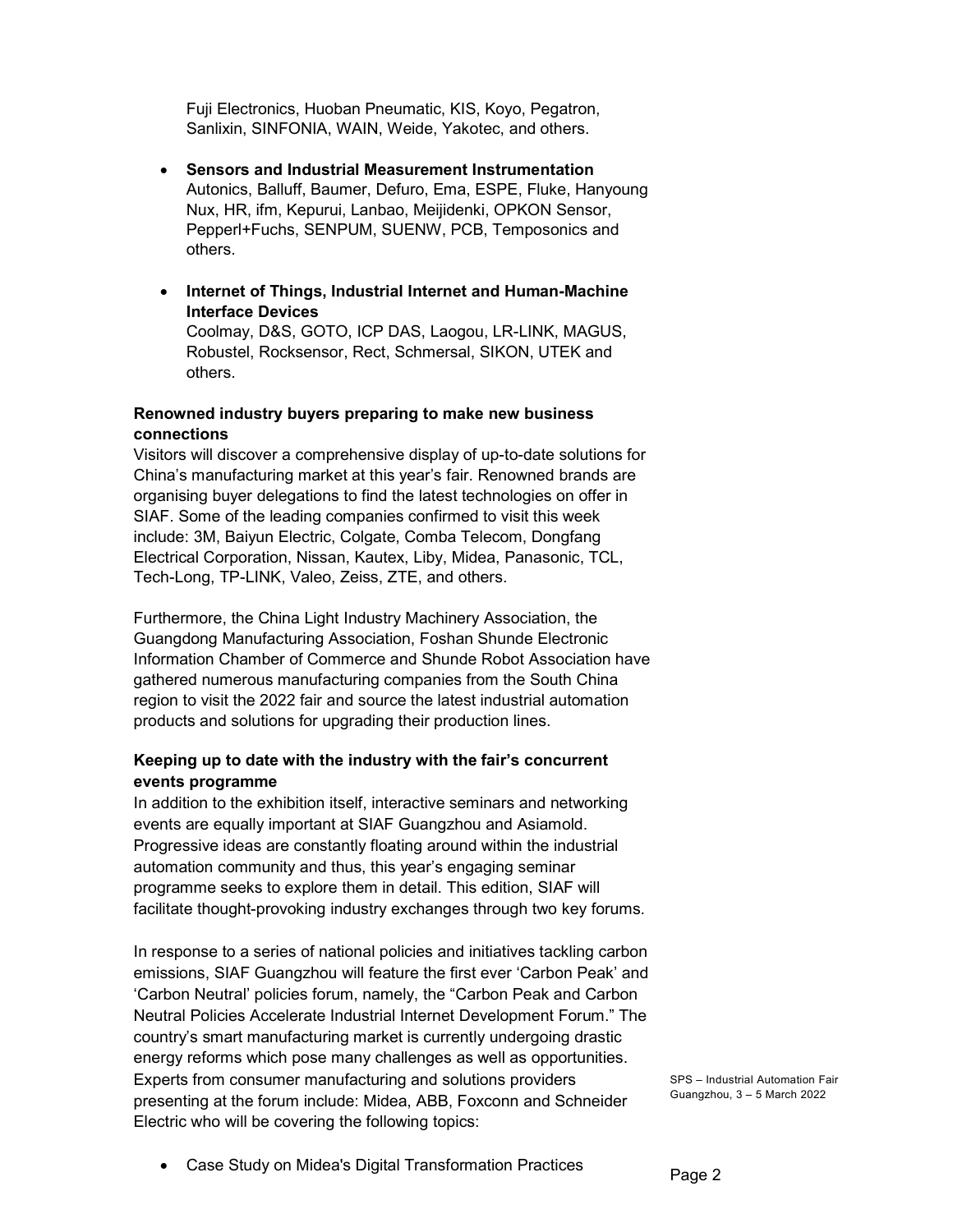- ABB's Digital Solutions: Helping Enterprises Transforming into Low Carbon Manufacturing
- Advanced manufacturing technology applications and lighthouse factory practice
- Introducing the Latest Digital System Products and Intelligent Green Manufacturing Solutions

Returning to SIAF Guangzhou for the third time is the 'Time-Sensitive Networking Technology and Applications' (TSN/A) conference. 'Accelerating information technology (IT) and operational technology (OT) convergence' will be the theme for 2022 and the event will see an array of specialists presenting the latest developments for time-sensitive networking (TSN) technologies including TSN in the 5G era, TSN in SPE-L1, and related products, applications and configurations through interactive discussions and case-study sharing.

Throughout the course of the fair, over 50 seminars and product presentations will be delivered by industry experts from leading companies and global associations. Other noteworthy concurrent events featured at the fair include: 'Dialogue with Hidden Champions' seminar series, 'Automated Production Line and Machine Vision Applications' forum, 'Smart Industry Solutions' seminar and more.

### Additional health and hygiene precautions to be put in place

As a leading trade fair organiser, Messe Frankfurt's top priority remains the health and safety of fairgoers. To ensure that visitors and exhibitors can meet in a hygienic and safe environment, added measures will be in place at the fair. These will include: real-name authentication at registration, onsite temperature checks, frequent sterilisation of public areas as well as social distancing measures for conference and seminar audiences, amongst others.

SPS – Industrial Automation Fair Guangzhou is jointly organised by Guangzhou Guangya Messe Frankfurt Co Ltd, China Foreign Trade Guangzhou Exhibition Co Ltd, Guangzhou Overseas Trade Fairs Ltd and Mesago Messe Frankfurt GmbH. Associate sponsors are the Guangdong Association of Automation, the Guangzhou Association of Automation, the Guangzhou Instrument and Control Society, China Light Industry Machinery Association, China Chamber of International Commerce and Guangzhou Chamber of Commerce.

For more information about the 2022 show, please visit www.spsinchina.com, or email sps@china.messefrankfurt.com.

#### Notes to editors

A selection of pictures from SIAF Guangzhou is available here: https://spsinchina.cn.messefrankfurt.com/guangzhou/en/press/photos.ht ml

#### Background information on Messe Frankfurt

The Messe Frankfurt Group is the world's largest trade fair, congress and event organiser with its own exhibition grounds. The Group employs approximately 2,300\* people at its headquarters in Frankfurt am Main and in 30 subsidiaries around the world. In 2021, the

SPS – Industrial Automation Fair Guangzhou, 3 – 5 March 2022